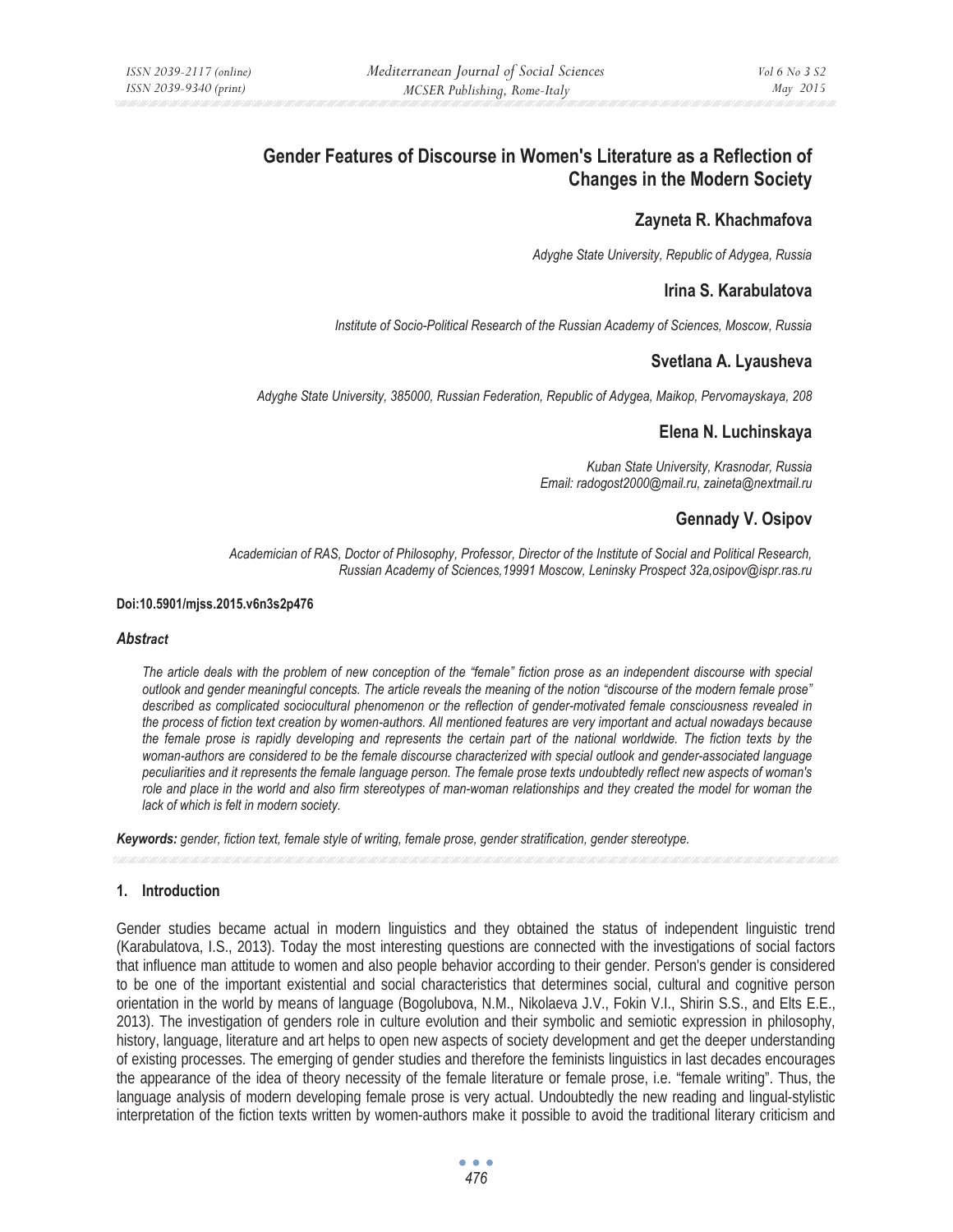social-political definitions and analyze the works due to conceptions of «femininity»  $\mu$  «masculinity» that are changing culture notions in historical process. Female fiction literature represents the complicated cultural phenomenon that includes woman-author and woman-reader and also specificity of woman language view.

### **2. Methods of Investigation and Research Stuff**

In the process of investigation some scientific methods were used: method of linguistic observation and description of certain language facts for obtaining of generalized data, realized with the help of interpretative method, partially component and contextual analysis were used; method of linguo-stylistic interpretation of fiction text.

**Research stuff** included the data of theoretical studies in the field of text linguistics, linguo-poetical, cognitive linguistics, gender linguistics, fiction literature stylistics and also the works of the modern female prose in Russian and German languages.

#### **3. Discussion**

Large-scale appearing of the prose writers-women is caused by the rise of such issues as female freedom and independence in the society and won women rights. It should be mentioned that now the problem of female prose as in general the women status in the modern world has the real interest. It's necessary to underline that due to the feminists scientists the notions "female prose" and "female reading" were introduced to science. In this opinion, woman body and woman sexuality are the main sources of the "female writing" being the form of woman's self-expression. In feminist linguistics the analysis of the concept "Woman" is usually related with the search of gender asymmetries that humiliates female dignity underlining second part and defectiveness of the women that one can meet in patriarch culture. Basic works on feminist critic language belong to Robin Lakoff (Lakoff, R., Language and Woman's Place, 1975) in English language and Luise Pusch (Pusch, L., Das Deutsche als Männersprache, 1984) and Senta Trömel-Plötz (Trömel-Plötz, S., Frauensprache – Sprache der Veränderung, 1982) in German language. The main purpose of such works of the feminists linguistics is to criticize the patriarch mentality and language reform directed for eliminating of defective image of the woman in language and sexist asymmetry existing in speech.

Today the issue about relevancy in considering the "female prose" to be a cultural phenomenon is discussing in modern world that rose the dispute about female creativity, i.e. the ability of women to create mental product of high aesthetic quality on a par with men. One should admit that the notion "female prose" as the very female prose are studied insufficiently in modern linguistics. The problem of female creation caused the contentious debate – from complete negation to unqualified recognition of this cultural phenomenon. Till nowadays the phenomenon of female creativity is impeached, because only the male creative work as a man worldview are considered to be the norm. In literary critical works there is the dominating opinion that "a man is similar to the sky, the horizon, the supreme power, which at the same time ascertains and contains in himself the woman status" (Barthes, R, 1994).

The famous German writer Krista Wolf gives her understanding of the notion "female writing": «Inwieweit gibt es wirklich "weibliches Schreiben"? Insoweit Frauen aus historischen und biologischen Gründen eine andere Wirklichkeit erleben als Männer. Wirklichkeit anders erleben und dies ausdrücken. Insoweit Frauen nicht zu den Herrschenden, sondern zu den beherrschten gehören, jahrhundertelang, zu den Objekten der Objekte. Objekte zweiten Grades, oft genug Objekte von Männer, die selbst Objekte sind, also, ihr er sozialen Lage nach, unbedingt Angehörige der zweiten Kultur; insoweit sie aufhören, sich an dem Versuch abzuarbeiten, sich in die herrschenden Warnsysteme zu integrieren» (Forster, H., Deutsche Literaturgeschichte, 1999). – «In what case one can speak about the existence of "female writing"? Only as the women due to the historical and biological reasons differently precept the outside world. They differently endure the reality and express it in other way. Being in the possession the women are the object of objects, i.e. the objects of the second degree and men's objects, who are the objects themselves. Thus, by their social statute the women certainly belong to the second culture because they stop their hard effort for integrating into ruling mad system».

In her article «To the question of feminist poetics» Elein Showalter studies three main types of writing in female literature (Showalter, E., 1985):

- Representation of "feminine" that expresses in imitation of the canons of predominant /patriarch literary tradition and internalization of the formed gender standards of art and the social roles.
- Representation of "feminist" connected with the expression of the protest against predominant /patriarch standards and culture and language values, the defense of minority rights and values including the demand of woman's autonomy.
- Representation of "female" as a specific woman's identity differed from the male canon of representation and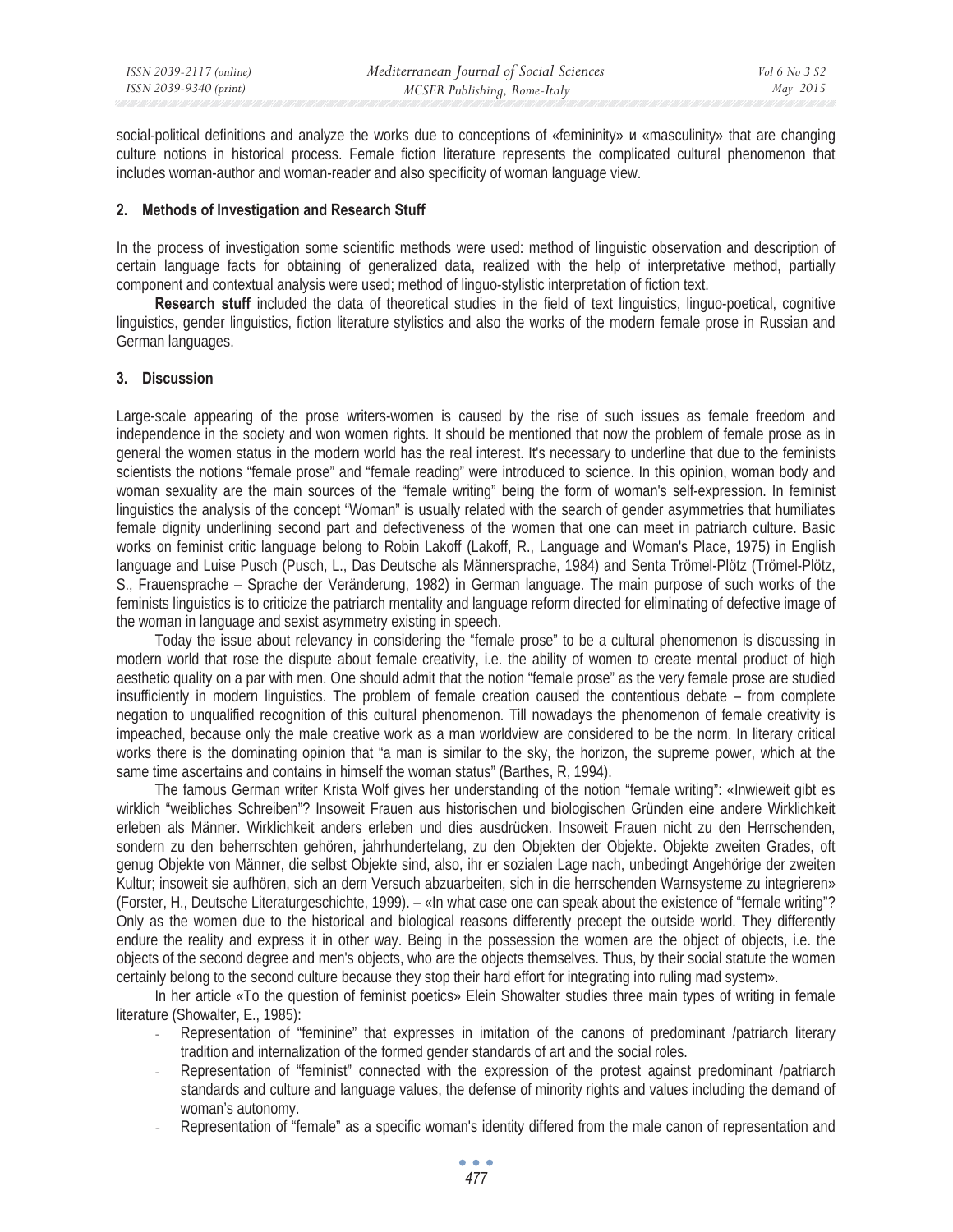writing (Showalter, E., 1985).

The right question is if we can study gender in the text and in what way. Undoubtedly the gender of the reader and the gender of the author impact the process of creation and perception of the literary text. The most interesting question in the feminists literary criticism theories concerns the outer, i.e. formal differences between the woman-author text and man-author text. Many scientists reject the opportunity of determination of the author's gender in the fiction text. The gender theory gives us a new way of interpretation of the fiction works by analyzing of the means of presentation male or female worldview, i.e the specific of the language view of the man and the woman. In the given study the fiction texts written by the man-authors are not considered at all and moreover the comparative analysis of the man and woman texts is not carried out. We proceed from the main principle of modern gender studies which claims that the authorship cannot be gender neutral category. The accent is put upon the investigation of female fiction texts for revealing genderassociated and gender-motivated peculiarities of the female language worldview. So, we don't touch any evaluative categories of the tradition ("male") literary work with respect to female one.

In the article «Gender and literature: the problem of "female writing" and "female reading"» Mary Rutkenen notes, that if "some features of the texts are determined as "feminine" this fact cannot help us find the woman in the texts. "Feminine features" can be noted in the men's texts. But the study of strategies used by the women becomes very important for the context and the subjects of female literature and drawing the attention to the female gender».

It's necessary to underline, that understanding of the femininity is impossible without such social feature as stratification. Gender stratification is a process during which gender becomes the basis of the social stratification. Actually in every society due to social characteristics there are two gender types and that's why one biological sex has got social role that are considered to be culturally secondary. Femininity as a rule is related to the "female" and means decreasing the social and cultural status and so traditionally perceived as culturally secondary phenomenon. At the same time «feminine» according to the tradition is beyond the norm. That is stereotypical understanding of the femininity is connected with the gender inequality. Gender inequality as a social construct emerged on the base of natural biological distinction between men and women. Social norms and roles constantly change through the times however gender asymmetry remains unchangeable.

For the purpose of our study and defining of such notions as "language of the female texts" or "female fiction text" and "female style of writing" we need to investigate the thematic and contextual strategies of the woman-author. It's seems very important to study the female subject if we rise a question on what ways and models of writing are used by the women and why. In that way it's possible to take into consideration woman experience (the author and the reader) and consider its influence on textual strategies.

There are the coincident points between the periods of woman emancipation and the processes of foundation of the female prose phenomenon. In their fiction texts the female writers open the new world of the woman and it described by the woman-author, who suggest not only the new themes but new behavior samples to the society and defend the woman right for self-independent choice and independent fortune. It's necessary to stress that emerging of the women writing the fiction works with the woman as the main heroine who builds her own life initiated the appearance of the female prose phenomenon.

Certainly, the appearance of the female prose phenomenon demanded the definite social and cultural situation: the situation of mass-cultured society with all features of production, reproduction and consumption of mass literature. Female prose is the phenomenon of mass literature that realizes legitimization of marginal woman experience through the self-identity practices.

To define female prose means taking into account the fact that it's related to literature and to the woman status in the society.

The evident preference of private to common and individual to social is specific feature in female prose. The global problem of female texts at the same time narrows down to the scope of a certain family, private fate and widen in global perspective of people's relationships. The element that unites local and global, private and common, individual and mankind is happiness. In the centre of the fiction texts there is often a woman – mother, wife, lover, rival: alone, sacrificial, strong, unhappy. The woman-author writes about the women because she knows them much better than the men. The texts of modern female prose are characterized by the metaphorical images, fusion of irony and lyrics, sometimes hard irony and everyday definiteness of the types correlated with the real life. In the plot of female narration there are everyday family events near the woman. Thus, the main themes of such texts are family, husband, children, home, love, sacrifice, human relationships and woman career and so on. Woman's fate is important for the modern woman-writers, that's why in the centre of the fiction work there is She (Woman). The heroins of female prose are wise, sympathetic to the close people (child, man, friend, mother, colleague, etc.), she can forgive and love. Striving for higher destination to be mother is showed in her textual space. Woman's awareness of the mysterious world happens from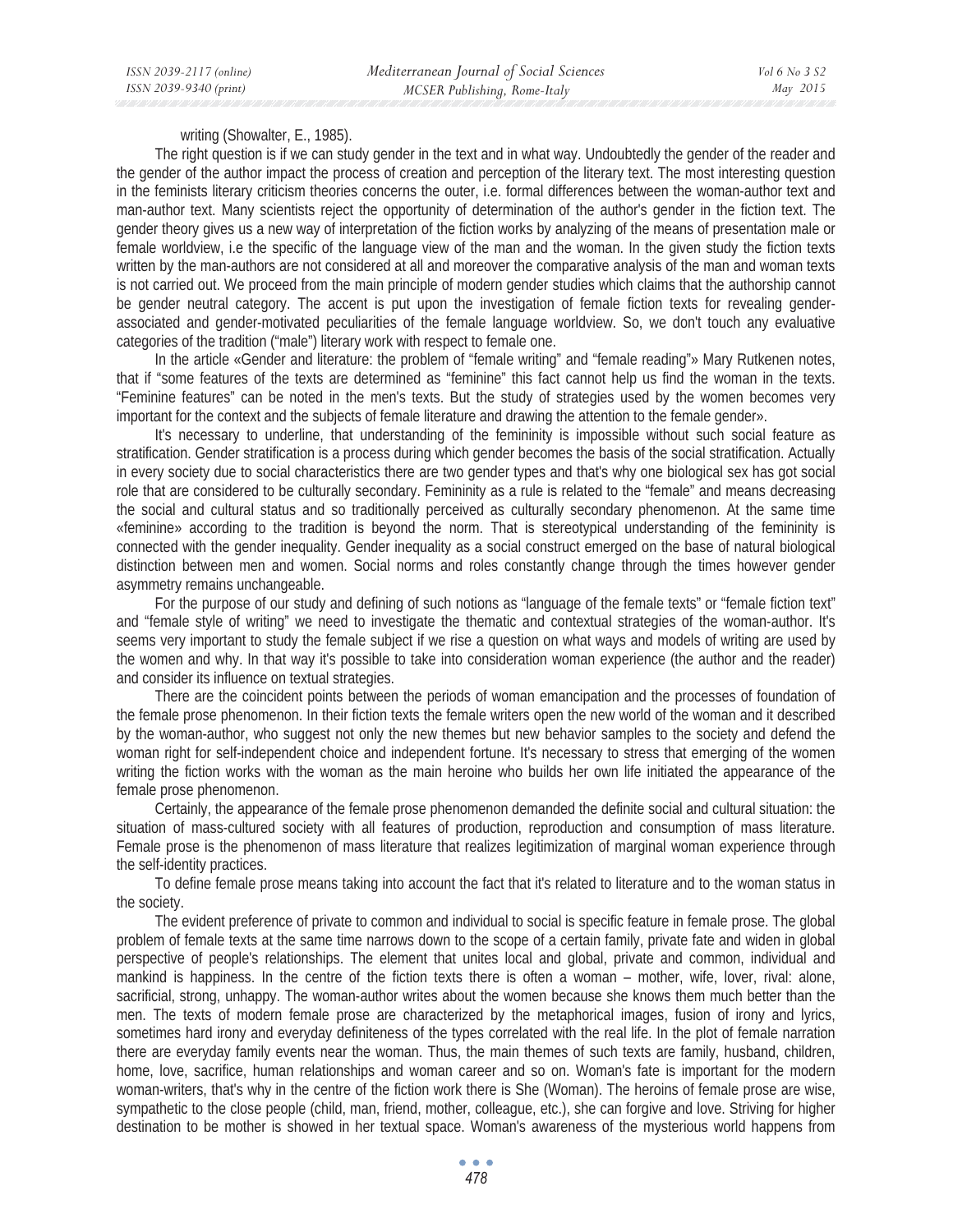| ISSN 2039-2117 (online) | Mediterranean Journal of Social Sciences | Vol 6 No 3 S2 |
|-------------------------|------------------------------------------|---------------|
| ISSN 2039-9340 (print)  | MCSER Publishing, Rome-Italy             | May 2015      |
|                         |                                          |               |

involving in his mysteries: conception, pregnancy, delivery, therefore – unique types of the heroines and revealing of the woman's view of the world. It's the woman who can fully transmit the depth of the feelings and emotional experience. Undoubtedly, all this differs the woman worldview from the man one.

In the process of studying of the fiction texts of the female prose written in Russian and German languages we marked possible archetypes of heroines: wife, mother, lover, friend, rival, strong woman, unhappy woman, unloved woman, abandoned woman, single woman, lone mother, etc.

Short stories that can provide differences in communication ways caused by gender factor are the best material for gender distinctions. Analysis of female prose texts proved that gender distinctions are represented in various language levels. The most interesting facts were found through comparing Russian and German linguocultures. The study of motivation of choice of the grammar, lexical and stylistic language means depend on gender. Thus, gender is presented as the product of the culture and social relations and it realizes in language.

Gender stratification of modern female prose discourse is understood as realization of gender distinctions in female fiction texts in verbal means that are showed in language:

- 1) in verbal-semiotic language level;
- 2) in the sphere of cognitive phenomenon represented with notions, concepts, ideas, stereotypes that form gender worldview which reflects values system;
- 3) in pragmatical level that includes aims, reasons, interests, purposes and intentions.

In this way elucidation of sex roles in culture development and their symbolic and semiotic representation in philosophy, history, language, literature and art allow to show the new aspects of society development and to understand the current processes deeper. New texts interpretation allows to avoid the traditional literature criticism and sociopolitical definitions and analyze fiction texts due to presentation of such notions as feminine and masculine that are culture constructs which change in history. Gender "measurement" gives differ look at well-known facts or works and helps to interpret them due to gender differentiation, deconstruct seemingly firm notions and reveal subtexts representing the symbols of woman experience.

Investigation of the specificity of modern female prose discourse supposes the description of the actual gender worldview fragment; the conflict between the heroine and the hero is placed in the centre of it and depicted by means of the following gender roles realized in: a) love affairs; b) family life; c) in the professional sphere.

Gender specificity of the modern female prose is represented in the following character features:

- there is a woman or female subject in the core of the plot (the narration is held from the 1st person, the genre of «female autobiography»), for example: «I waited for the whole life. From seventeen years old. Every day. Had married and waited. Born the child and waited» (V. Tokareva. Neither son, neither wife, nor brother); «Ich habe es nicht aufgegeben, mich von meinem Glück zu überzeugen. Ich bin hartnäckig gewesen» (Mechtel, A. Katrin, 1993);
- depiction of private everyday life of common people and particularly women (family, home, children, parents, friends, "love triangle", betrayal, jealousy, etc.), for example: «She has uncommonly unhappy love affair and for this reason she abandoned her first unintelligible husband; she had many problems with the object of her love, then she gave birth to Grishka and though she seldom went out with her lover during thirteen years she delayed the moment of meeting her son and his real mysterious father» (L. Ulitskaya. Queen of Spades); «Ich war wie gemacht dafür, Mutter zu werden, war ich doch ein ganzer Mensch. Man sagt ja, eine Schwangerschaft erfordert einen ganzen Menschen» (Jelinek, E. Paula, 1987);
- family and congenial relations become more important that other types of social relations in female prose, for example: «Only few manage to find a core which helps them to avoid this. And rest upon it all their life. It is usually a family. Home, wife, children, a dog. PC, mother-in-law, sport channel» (O. Robsky. Casual/Everyday); «Ich habe ihm gesagt, dass ich ihn liebe. Ich habe Zärtlichkeit gelernt; habe die Kinder in Schutz genommen, wenn er wütend war; habe gelernt, dass er wütend sein durfte. Ich habe es mir erklären können. Ich bin nicht verzweifelt. Ich habe mir gesagt, dass ich glücklich bin» (Mechtel, A. Katrin, 1993);
- regarding the subject of home violence (wife husband) and discrimination in professional sphere (employee employer), for example: «Es ist ein großes Glück, wenn man sich Mutter werden fühlt, ich aber fühlte nur die Schläge meines Gatten auf meinen nun ungeschmeidigen und daher zu wenig wendigen Leib herniederhageln» (Jelinek, E. Paula, 1987);
- the relations with opposite sex reveal in comprehension of personal «I» as one of the most important reasons of existential essence of feminine, for example: «No wonder in Biblical legend it was the woman who chose the forbidden fruit – who pays that chooses. That who chooses he cries. It is the confining woman pays for uprighting and large brain. The sufferings in childbirth are given for the equality to the Gods» by N. Sukhanova.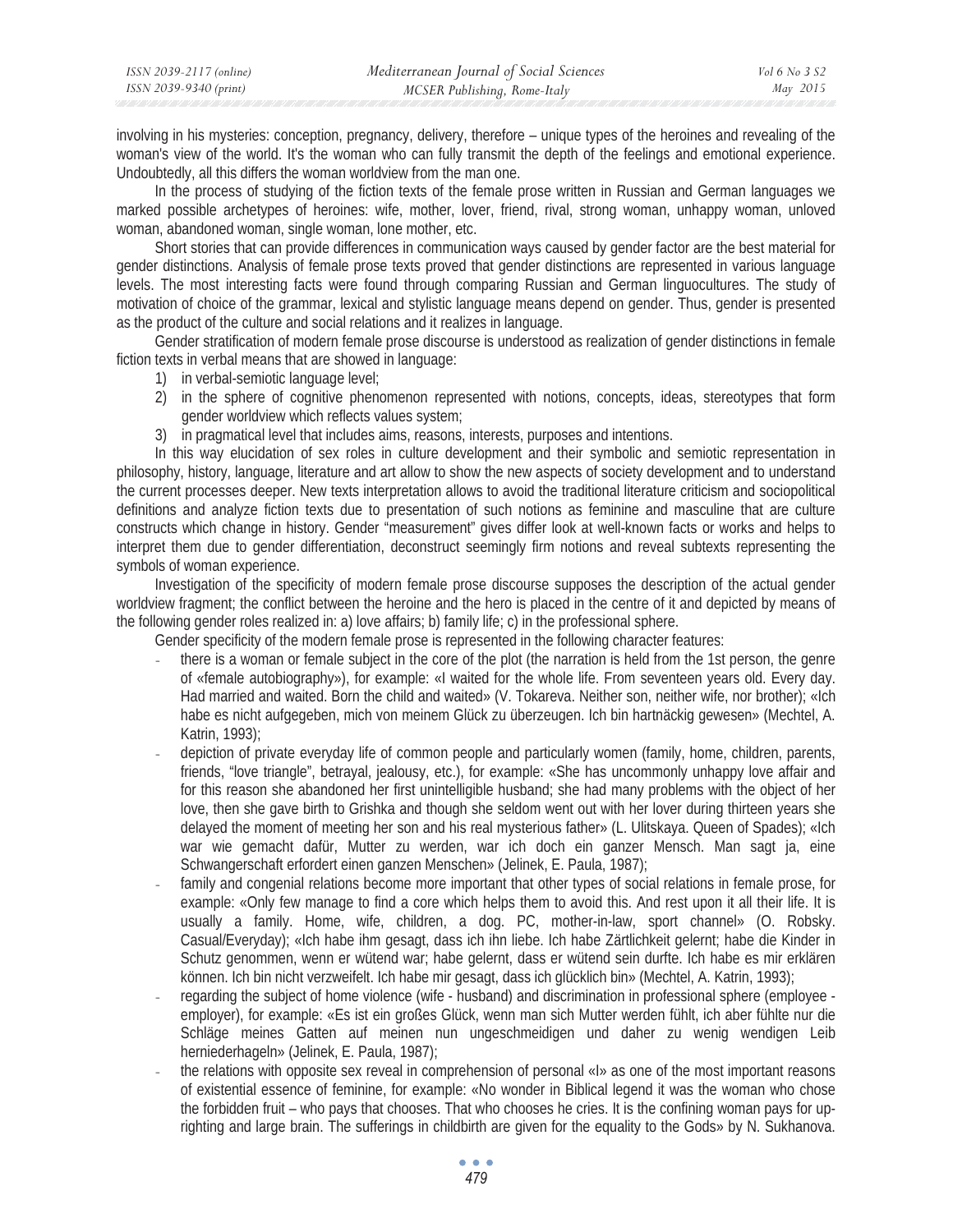Delos; «Und ich merke, dass ich allein bin, dass ich niemanden befreien kann und auch nicht den Mut habe, mich gegen die Ungerechtigkeit aufzulehnen. Und ich weine, warte auf jemanden, der mich versteht, der tröstend seinen Arm um mich legt, und habe gleichzeitig Angst, jemand konnte erkennen, dass ich in Wirklichkeit gar nicht stark bin» (Anders R., Was ich fühle, 1990);

in contrary to the men literary tradition the woman experience is represented mainly in physical, biological terms, etc., for example: «And Margosha felt how the bud is blossoming out inside the belly and it rushes to Emka and she melted from enjoyment and touched Emka's breast firstly with her lips and then tenderly with fingers near the nipple…» (L. Ulitskaya. Women in Russian villages); «Ihre Gefühle, ihre Gedanken sprangen aus dem gewohnten Gleis, rasten ohne Bahn ins Freie. Sie ließ ihren Gefühlen und Gedanken freien Lauf» (I. Bachmann. Ein Schritt nach Gomorrha).

The reader of the female prose can easily catch the communicative purpose and the problem set by the author with the help of the titles. The title is considered to be the special figurative sign that is important for the main text idea decoding which represent author's modality, for example: «Everybody has ordinary children» by V. Solovyova, «One shot for courage» by V. Tokareva, «CASUAL/Everyday» by O. Robsky, «Woman logic» by I. Polyanskaya, «Ducky» by L. Ulitskaya, «Mom, live well!» by L. Mironikhina, «Happiness» by S. Vasilenko, «Housewife» by N. Nabatnikova, «Kin and close» by N. Molovtseva, «My favourite» by T. Tolstaya, «Was ich fühle» by R. Anders, «Ein netter Kerl» by G. Wohmann, «Ein Strafmandat der Liebe» by H. Clausens, «Meine alleinstehenden Freundinnen» by H. Schubert, «Das heutige Weibliche» by D. Dahn, «Familienidylle» by Ch. Nöstlinger, «Eine Frau wie Sie» by H. Doutine, «Haus, Frauen, Sex» by M. Schreiner (Shirin, S.S., 2015).

Cognitive structures of the female language person form dominant topics or typical situations so called themes of the modern female discourse, they are the following:

- feminine culture;
- motherhood and children upbringing;
- family / home, etc.;
- domestic labour;
- woman discrimination;
- woman education;
- occupation / career;
- woman health.
- The detailed image of the woman differentiated due to the age, status, social functions, behaviour types and occupations is created in the female prose discourse. After all in textual space one can see such woman type that is differentiated in semantic areas by various subsistences according to attitude to the man: wife, lover, mother, widow, etc. Women and their character are defined according to the relation to a men and realize through the opposition «self-sustainability – dependency». The woman often becomes the object of the action and the subject of consumption. Positive woman characteristics relate to the sphere of man's necessity.

### **4. Conclusion**

All mentioned features are very important and actual nowadays because the female prose is rapidly developing and represents the certain part of the national worldwide. The fiction texts by the woman-authors are considered to be the female discourse characterized with special outlook and gender-associated language peculiarities and it represents the female language person. The female prose texts undoubtedly reflect new aspects of woman's role and place in the world and also firm stereotypes of man-woman relationships and they created the model for woman the lack of which is felt in modern society.

# **References**

Barthes, R., 1994. Selected works. Semiotics. Poetics: Translated from French language/ Comp, ed., introduction G.K.Kosikov / R.Barthes. M.: Progress. 616 pp.

- Forster, H., 1999. Deutsche Literaturgeschichte. Die Gegenwart 1968-1990 / H. Forster, P. Riegel. München. Bd. 12, 378 pp.
- Lakoff, R., 1973. Language and Women's Place / R. Lakoff // Language in Society. N 2. 45-79 pp.
- Pusch Luise, F., 1984. Das Deutsche als Männersprache. Aufsatze und Glossen zur feministischen Linguistik / Luise F. Pusch. Frankfurt a. M.: Suhrkamp. 202 pp.
- Showalter, E. Towards a Feminist Poetics / E. Showalter // The New Feminist Criticism. Essays on Women, Literature and Theory / ed. by E. Showalter. N. Y.: Pantheon Books.